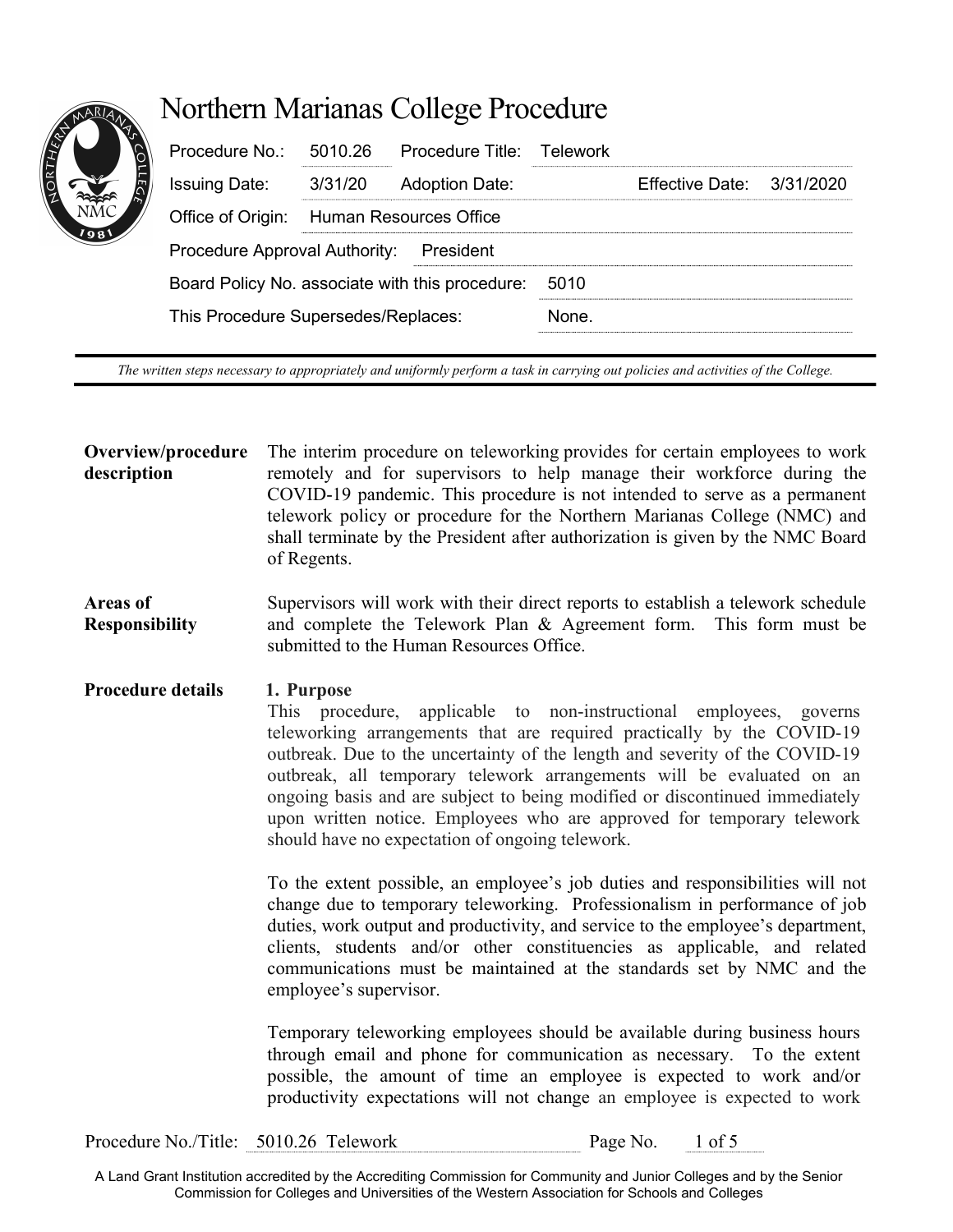and/or productivity expectations will not change due to teleworking, though temporary telework schedules may include work hours outside of regular business hours to allow for flexibility.

Open and ongoing communication between the teleworking employee and his/her supervisor is key to a successful telework arrangement. It is expected that the employee and supervisor work together to keep each other apprised of events or information obtained during the working day. Employees must communicate with their supervisor to identify in advance, and on an ongoing basis, any job duties or responsibilities that cannot be effectively performed during temporary telework.

### 2. General Provisions

This interim procedure allows staff to work at home for periods where entry to NMC's campus is limited because of COVID-19 social distancing measures that are in place. Additional conditions are described below. The terms and conditions of employment, including all NMC Board policies and procedures, continue to apply, except as expressly stated herein.

NMC is under no obligation to approve any telework arrangements or agreements for any employee of the College. The decision to approve telework will place the health and safety of all employees above all other factors and will be made on a case-by-case basis.

All employees approved for telework must report to their immediate supervisor on a daily basis.

- A. The time period allotted for an employee to telework is limited to a timeframe designated by the institution.
- B. Considerations for telework under this procedure shall be given especially for employees who fall within the following categories:
	- i. Employees who have received a quarantine order by the Commonwealth Healthcare Corporation (CHCC) or a medical provider;
	- ii. Employees who have been required to remain home by NMC due to exposure or potential exposure;
	- iii. Employees who have returned from a country that has been listed on the CDC's Geographic Risk Assessment for COVID-19 as a Level 3 country. The CDC Geographic Risk Assessment for COVID-19 can be found at www.cdc.gov/coronavirus/2019 ncov/travelers; and
- C. Employees who have an underlying medical condition that subjects them to increased risk from the COVID-19 outbreak, at the discretion of the immediate supervisor or the Human Resources Office (HRO).
- D. Employees who have any illness or injury, including contracting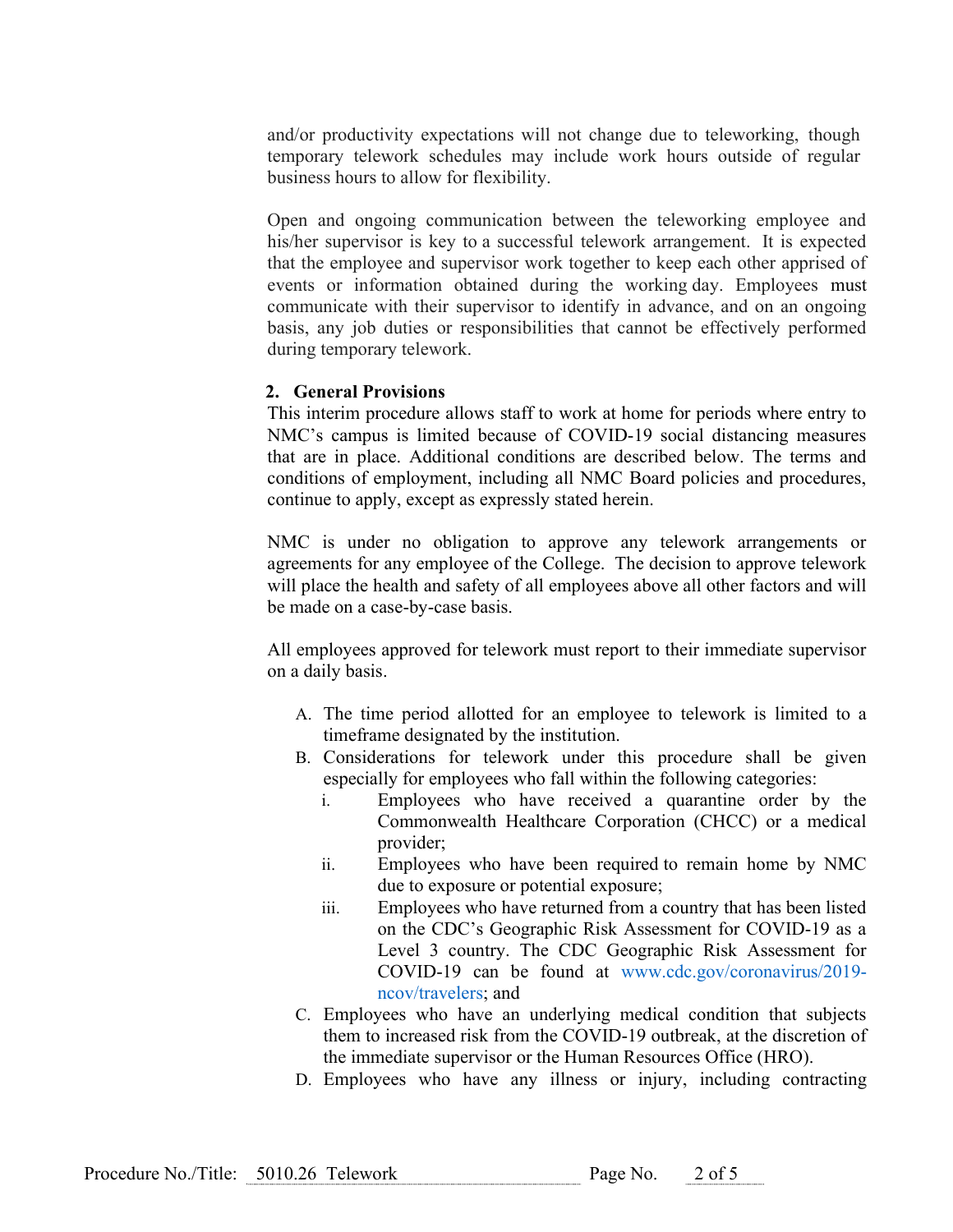COVID-19, that restricts or renders the employee incapable of performing their job duties are not expected to and should not work from home while ill or injured. Employees should consult with HRO on sick leave benefits.

- E. Employees eligible for telework must at least be a full-time employee.
- F. Under extreme circumstances, the NMC President can make changes to this eligibility.

#### 3. Considerations for Telework

When determining whether or not telework is appropriate, supervisors must consider whether or not it is operationally feasible for the employee to perform the core duties of their job away from the worksite. Supervisors should also consider whether the work performed can be adequately assessed to ensure that work is being performed and whether or not teleworking would pose any adverse risks to the operations of the department. Specifically, supervisors should consider the following questions:

- A. Can the work performed be monitored by output versus time spent doing the job? Is the job characterized by clearly defined tasks and deliverables?
- B. Is there sufficient work for the employee to perform away from the worksite?
- C. What are the technical and equipment needs required to perform the work and can those technical and equipment needs be readily accessed from home?
- D. Does the work require minimal need for on-site files, records, special equipment, software, or other resources?
- E. Does the work require limited need for face-to-face contact with the students, colleagues or the public?
- F. Can communication with students, colleagues or the public be satisfied remotely?
- G. Can the work be performed remotely without unnecessary risk to the security of data, networks, or client confidentiality?
- H. If the position is managerial, can the employee effectively supervise their subordinate employees remotely?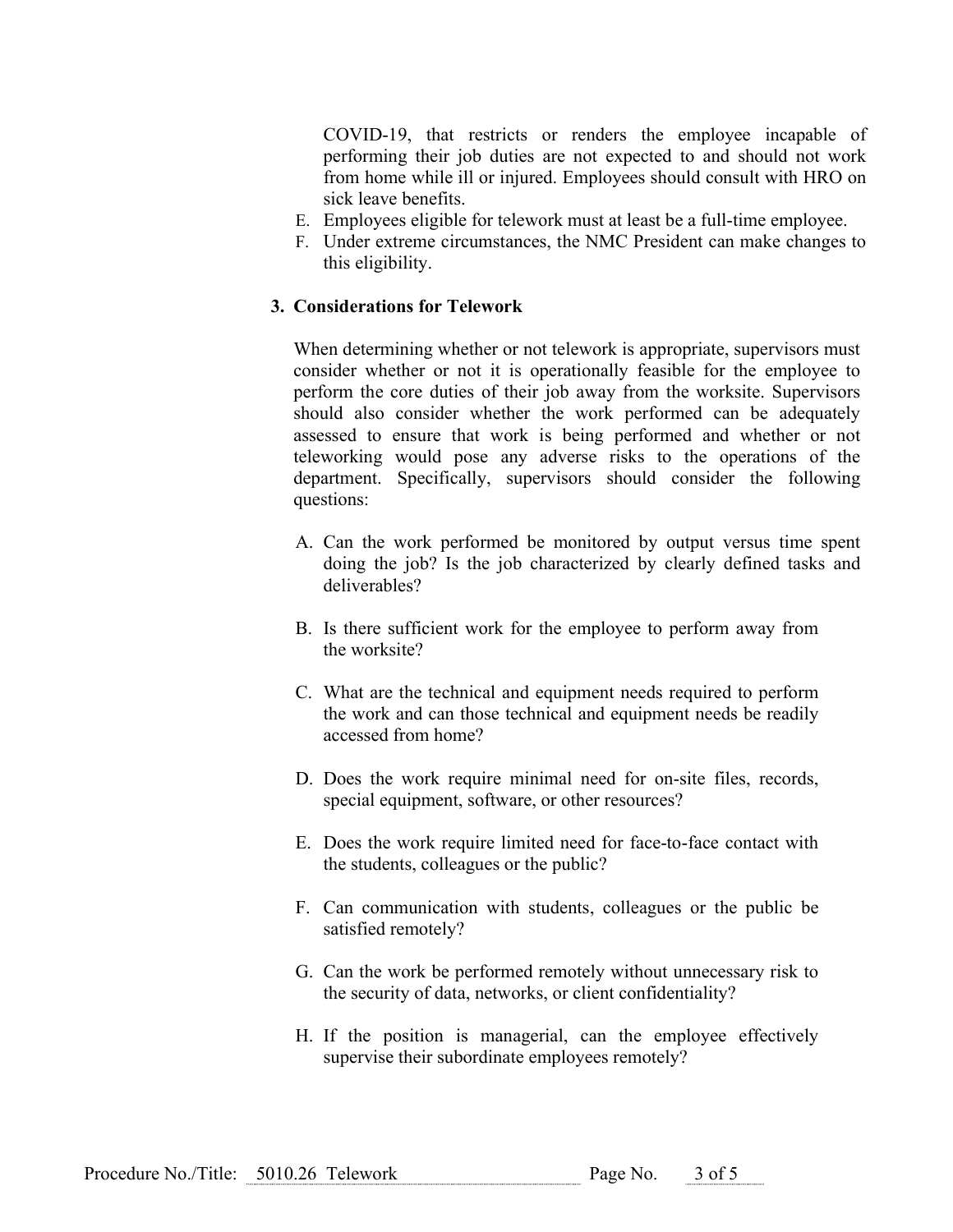# 4. Requirements for Teleworking

Requirements for teleworking include, but are not limited to:

- A. The employee must continue to follow NMC required timekeeping through electronic means.
- B. The employee must work their regularly scheduled hours, or agreed scheduled hours, for each telework day. Employees must record working time in a form provided by the institution.
- C. The employee must check and respond to emails periodically throughout the day and must be available via email and phone. Access to the internet and/or to a phone is the responsibility of the employee, however, the College will work to identify assistance when possible and reasonable in this regard.
- D. Employees must also complete a Telework Plan & Agreement form which is attached to this procedure. The Telework Plan & Agreement requires the employee to certify that his or her remote location includes a safe, private, and quiet space sufficient to allow the employee to perform the core duties of the job, and that the employee has technology and equipment needed to perform the job. The agreement also provides, among other things, that NMC is not responsible for the costs of the employee's equipment and facilities utilized during telework, including without limitation home office space, internet, computer and phone equipment.
- E. The employee must comply with all local and federal laws as it relates to their work. This includes the Family Educational Rights and Privacy Act (FERPA).
- F. Employees must safeguard NMC's confidential information, including student, organizational, financial, and other information. NMC will identify procedures to recover any confidential information an employee takes home for purposes of telecommuting.
- G. Given the evolving circumstances of COVID19, any or all parts of this interim procedure may be amended at any time by the institution.

# 5. Requests for Leave

Unless a flexible schedule is agreed to and unless earlier communicated, employees should not permit non-work-related events and activities to disrupt or interfere with scheduled work time. Requests to use sick leave, annual leave or other leave must be approved in the same manner